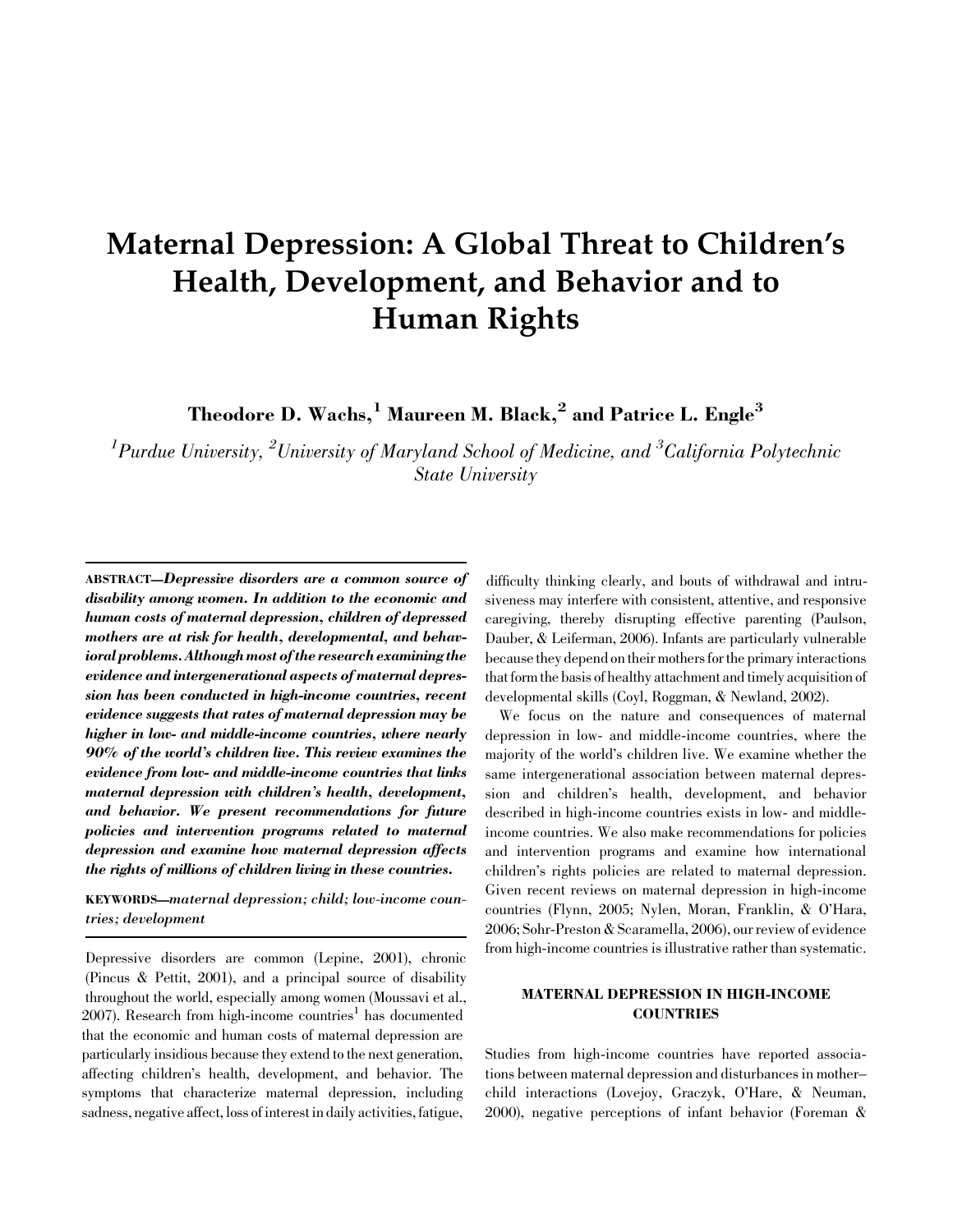Henshaw, 2002), and an increased likelihood of infants being perceived as temperamentally ''difficult'' (Edhborg, Seimyr, Lundh, & Widstrom, 2000). Both maternal depression (Murray, Stanley, Hooper, King, & Fiori-Cowley, 1996) and negative mother–infant interactions can be exacerbated when depressed mothers perceive their infants as temperamentally difficult (Hart, Field, & Roitfarb, 1999). Negativity and low caregiver responsiveness may contribute to high rates of insecure attachment found among infants of depressed mothers (Martins & Garffan, 2000). Children of depressed mothers are also at risk for slower cognitive development (Sohr-Preston & Scaramella, 2006), low activity, difficulty interacting with unfamiliar adults, and unresponsiveness (Radke-Yarrow, 1998). Biomedical consequences include an increased risk for breastfeeding problems (Cooper, Murray, & Stein, 1993), eating and sleep disturbances (Righetti-Veltema, Conne-Perreard, Bousquet, & Manzano, 2002), and a reduced likelihood of receiving preventative health care (Minkovitz et al., 2005) or daily vitamin supplementation (Leiberman, 2002).

The chronic and ''infectious'' nature of maternal depression creates long-term risks. Prenatal maternal depression increases the risk for postpartum depression (Dennis, Janssen, & Singer, 2004), and postpartum depression increases the risk for chronic depression (Murray, Sinclair, Cooper, Ducournau, & Turner, 1999). Children of depressed mothers are at risk for behavioral problems throughout childhood, including symptoms of depression (Goodman & Gotlib, 1999; Murray et al., 1999; Radke-Yarrow, 1998). Maternal depression also increases the risk of paternal depression (Goodman, 2004), which can also increase the risk of offsprings' social and behavioral problems (Ramchandani, Stein, Evans, O'Connor, and the ALSPAC Study Team, 2005).

Depression can harm mothers and children in many ways. Offspring of depressed mothers may inherit maternal genes that predispose them to increased risk for depression or developmental problems (Goodman & Gotlib, 1999). However, maternal depression is also related to differences in children's functioning through nongenetic mechanisms (Petterson & Albers, 2001). For example, chronically depressed mothers are less sensitive in interactions with their children than nondepressed mothers, thus undermining children's attachment security (Campbell et al., 2004). In addition, high levels of family stress may mediate the link between maternal depression and adverse childhood behavior (Dawson et al., 2003), or family stress may increase the risk of maternal depression, leading to negative mother–infant interactions, which increases the risk of insecure infant attachment (Coyl et al., 2002). Alternatively, protective factors such as higher education levels can attenuate the impact of maternal depression (van Doesum, Hosman, Riksen-Walraven, & Hoefnagels, 2007).

In high-income countries, treatment for maternal depression commonly includes antidepressant drugs, often combined with psychological interventions (American Psychiatric Association, 2000; O'Hara, Stuart, Gorman, & Wenzel, 2000; Verduyn, stress also may increase the risk of domestic violence, which has

Barrowclough, Roberts, Tarrier, & Harrington, 2003). Providing social support can also reduce the risk of subsequent maternal depression (Dennis & Creedy, 2004). Although maternal depression can be successfully treated, residual consequences to mother–child interactions or children's cognitive and socialemotional development often persist (Forman et al., 2007; Nylen et al., 2006). Treatment programs that include mother– infant interactions have reported gains in both the quality of mother–infant interactions and child functioning (Nylen et al., 2006; Toth, Rogosch, Manly, & Cicchetti, 2006).

# MATERNAL DEPRESSION IN LOW- AND MIDDLE-INCOME COUNTRIES

Although nearly 90% of the worlds' children live in low- and middle-income countries (United Nations Children's Fund [UNICEF], 2004), we know little about the prevalence of maternal depression (Patel, Araya, & Bolton, 2004; Simon, Fleck, Lucas, & Bushnell, 2004) or the consequences on children's health, development, and behavior in these countries (Rahman, Harrington, & Bunn, 2002). However, recent evidence suggests that maternal depression is relatively common and represents a major developmental risk (Walker et al., 2007).

## Prevalence and Risk Factors Associated With Maternal Depression

The prevalence of maternal depression in low- and middleincome countries is estimated at 15%–28% in Africa and Asia (Husain, Creed, & Tomenson, 2000), 28%–57% in Pakistan (Kazi et al., 2006), and  $35\% - 50\%$  in Latin America (Wolf, DeAndraca, & Lozoff, 2002). Although genetic predisposition or neurochemical imbalances significantly contribute to the causes of depression (Dawson et al., 2003), there are other risk factors (Lesch, 2004). The relatively high prevalence of maternal depression in low- and middle-income countries may be related to women's exposure to multiple depression-related risk factors (Broadhead & Abas, 1998), including conflict, disasters, violence, migration, and a high prevalence of HIV/AIDS (Dhanda & Narayan, 2007; Stein et al., 2005). For example, in the relatively impoverished state of Bihar in India, only 45% of married women participate in household decisions and 58% report spousal violence (International Institute for Population Sciences, 2007).

Table 1 shows a summary of depression-related risk factors. Although poverty and economic stress are associated with maternal depression in both high-income (Murray, 1997; Petterson & Albers, 2001) and low- and middle-income countries (Table 1), rates of poverty and economic stress are much higher in low- and middle-income countries (UNICEF, 2004). The initial consequences of poverty in low- and middleincome countries are compounded by the lost work capacity and treatment costs of maternal depression, which add to economic stress (Patel, Chisholm, Kirkwood, & Mabey, 2007). Economic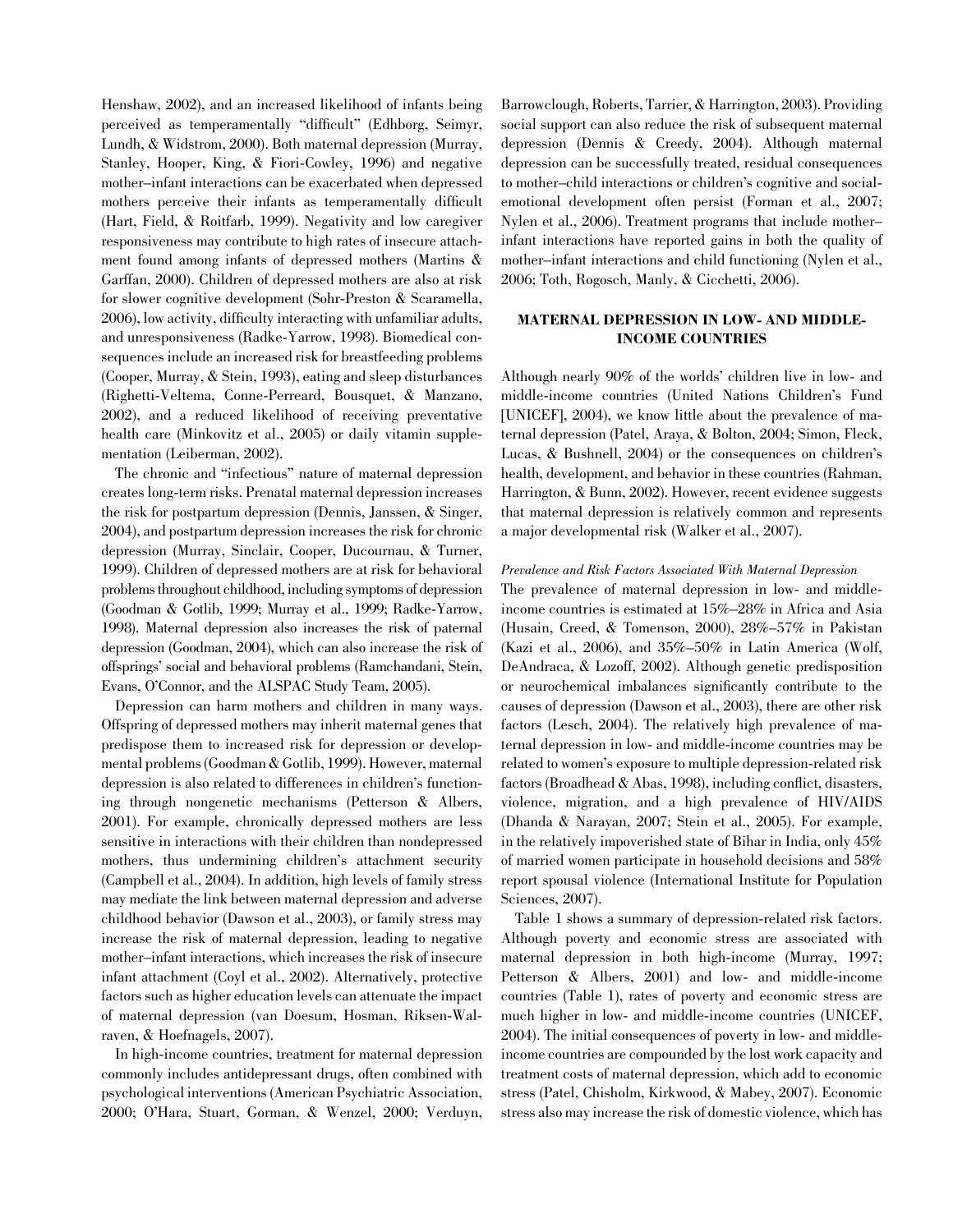Table 1

Depression-Related Risk Factors for Women in Low- and Middle-Income Countries

| Risk factors                                                                                                     | Supporting references                                                                                                                                                                                                                                                                       |
|------------------------------------------------------------------------------------------------------------------|---------------------------------------------------------------------------------------------------------------------------------------------------------------------------------------------------------------------------------------------------------------------------------------------|
| Poverty or high levels of economic stress                                                                        | Ahmad and Khan (2005); Husain et al. (2000);<br>Mirza and Jenkins (2004); Patel, Kirkwood, Pednek,<br>Weiss, and Mabey (2006); Rahman and Creed (2007);                                                                                                                                     |
| Low social support                                                                                               | Rahman, Iqbal, and Harrington (2003)<br>Kazi et al. (2006); Lee, Yip, Alexander, Leung, and<br>Chung (2004); Mirza and Jenkins (2004); Rahman and<br>Creed (2007); Rahman et al. (2003); Rodrigues, Patel,<br>Jaswal, and de Souza (2003); Tomlinson, Swartz, Cooper,<br>and Molteno (2004) |
| Domestic violence                                                                                                | Fischbach and Herbert (1997)                                                                                                                                                                                                                                                                |
| Chronic maternal illness                                                                                         | Moussavi et al. (2007)                                                                                                                                                                                                                                                                      |
| Maternal anemia                                                                                                  | Beard et al. (2005); Corwin, Murray-Kolb, and Beard (2003)                                                                                                                                                                                                                                  |
| Lack of awareness by primary health care workers that<br>depression is a medical-mental health problem           | Kirkmayer (2001); Rodrigues et al. (2003)                                                                                                                                                                                                                                                   |
| Depression not identified or diagnosed by primary health care workers                                            | Araya, Wynn, Leonard, and Lewis (1994);<br>Araya et al. (2001)                                                                                                                                                                                                                              |
| Social stigma associated with a family member being<br>diagnosed with a mental illness                           | Rahman et al. (1998)                                                                                                                                                                                                                                                                        |
| Families with large numbers of children (four or more), especially<br>when children are below 7 years of age     | Husain et al. (2000); Rahman and Creed (2007);<br>Rahman et al. (2003)                                                                                                                                                                                                                      |
| Having a preterm infant or an infant with low birth weight                                                       | Madu & Roos (2006)                                                                                                                                                                                                                                                                          |
| Having a child with developmental disabilities                                                                   | Azar and Badr (2006)                                                                                                                                                                                                                                                                        |
| Having an unplanned or unwanted infant                                                                           | Tomlinson et al. (2004)                                                                                                                                                                                                                                                                     |
| Female child in a culture where there is a strong preference for male children                                   | Ahmad and Khan (2005); Patel et al. (2002)                                                                                                                                                                                                                                                  |
| Lack of participation in family financial decisions and lack of control<br>over resources or reproductive health | Rahman et al. (2003)                                                                                                                                                                                                                                                                        |

been linked to maternal depression. Many factors that contribute to maternal depression are common in low- and middleincome countries, including maternal iron-deficiency anemia (Stoltzfus, Mullany, & Black, 2005), large family size (UNICEF, 2004), and low birth weight (Walker et al., 2007).

As also shown in Table 1, there are culture-related risks for maternal depression. In cultures where there is a strong gender preference for boys, the birth of a girl may increase the risk of maternal depression. In other cultures, women have little control or input into family financial decisions, which can increase their risk for depression.

Maternal depression in low- and middle-income countries may also reflect the absence of protective factors that can buffer against depression. For example, although better educated women are less likely to be depressed than poorly educated women (Husain et al., 2000; Kazi et al., 2006; Mirza & Jenkins, 2004; Patel, Rodrigues, & DeSouza, 2002), gender gaps in secondary education are characteristic in many low- and middleincome countries (UNICEF, 2004).

#### Consequences of Maternal Depression

Table 2 shows that many of the adverse consequences found for children of depressed mothers in high-income countries also occur in low- and middle-income countries, including difficult

temperament, behavior problems, and deficits in cognitive performance and academic achievement. Health consequences include poor physical growth and an increased risk of gastrointestinal illness. In addition, in low- and middle-income countries, maternal depression also increases the risk for paternal depression (Pinheiro et al., 2006).

Similar to reports from high-income countries, reduced responsive and stimulating child care can result in adverse psychosocial consequences for children of depressed mothers (Cooper et al., 1999; Salt, Galler, & Ramsey, 1988). For example, maternal childrearing behaviors mediate the relation between maternal depression and insecure infant attachment in low-income families in South Africa (Tomlinson, Cooper, & Murray, 2005). Depressed mothers are more likely to terminate weaning early due to breastfeeding problems, which may result in adverse health consequences and malnutrition. Underlying both psychosocial and biological consequences is the likelihood that symptoms of maternal depression are chronic (Rahman & Creed, 2007).

Consistent with research from high-income countries, the risks associated with maternal depression interact in a synergistic fashion. For example, a recent investigation from rural Bangladesh demonstrated that when maternal depressive symptoms occurred in conjunction with perceptions of infant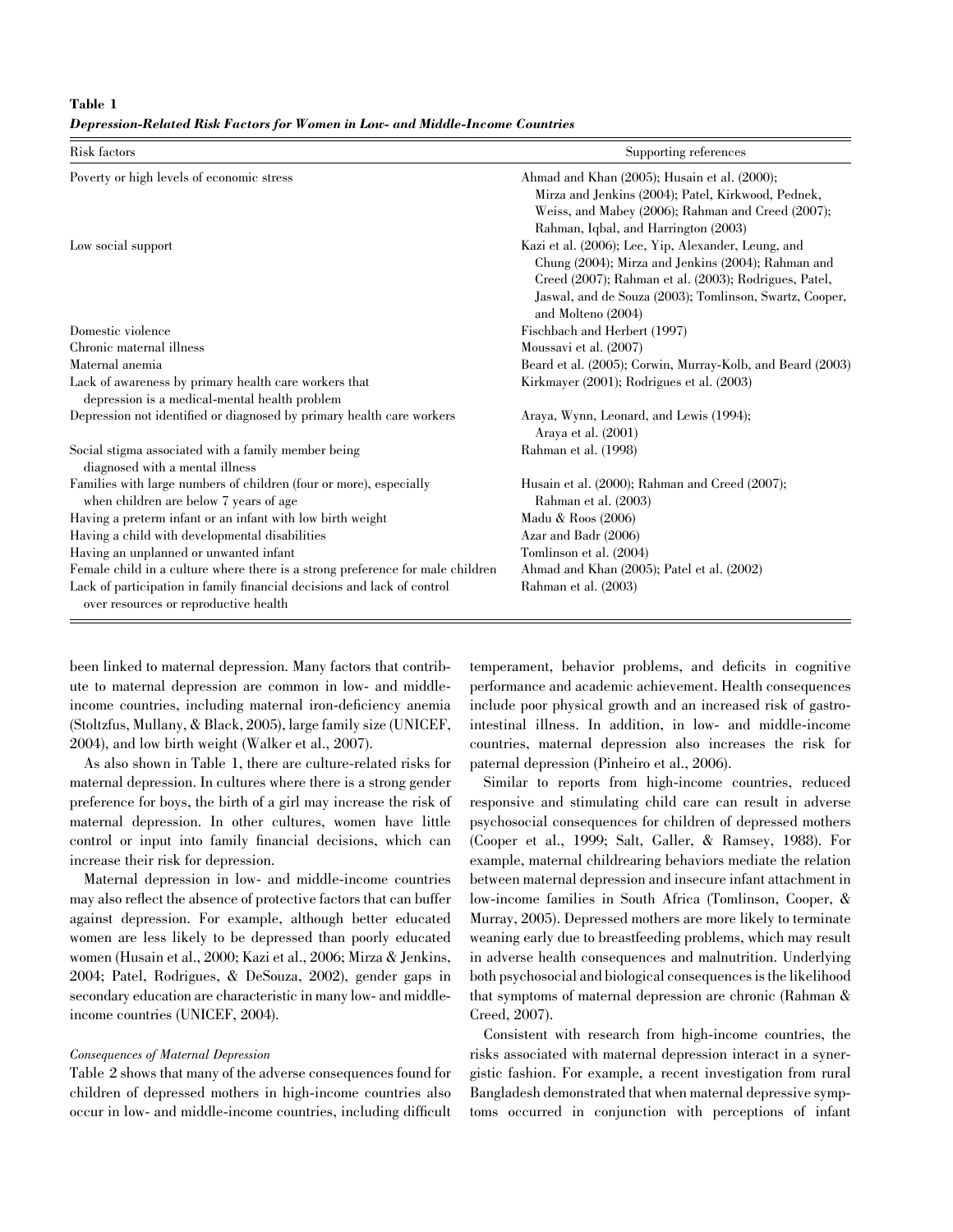#### Table 2

Consequences to Children of Depressed Mothers Living in Low- and Middle-Income Countries

| Consequences                             | Supporting references                                 |
|------------------------------------------|-------------------------------------------------------|
| Child perceived as<br>having a difficult | Galler, Harrison, Ramsey,<br>Butler, and Forde (2004) |
| temperament                              |                                                       |
| Behavior problems                        | Josefsson and Sydsjo (2007)                           |
| Childhood depression                     | Galler, Harrison, Ramsey, Forde,                      |
|                                          | and Butler (2000); Patel,                             |
|                                          | DeSouza, and Rodrigues (2003)                         |
| Cognitive delay                          | Black et al. (2007); Galler et al. (2000);            |
|                                          | Patel et al. (2003)                                   |
| Motor delay                              | Black et al. (2007)                                   |
| Low academic<br>achievement              | Galler et al. (2004b); Salt et al. (1988)             |
| Undernutrition, stunting,                | Rahman, Iqbal, Bunn, Lovel, and                       |
| or diarrhea                              | Harrington (2004); Rahman,                            |
|                                          | Lovel, Bunn, Iqbal, and                               |
|                                          | Harrington (2004); Rahman,                            |
|                                          | Bunn, Lovel, and Creed (2007)                         |
| Problems in                              | Falceto, Giugliani, and Fernandes (2004);             |
| breastfeeding                            | Galler, Harrison, Ramsey, Chawla,                     |
|                                          | and Taylor (2006); Patel et al. (2002)                |

irritability, infants acquired fewer cognitive, motor, and behavioral skills than when mothers had neither or only one condition (Black et al., 2007). The relation between maternal depressive symptoms, perceived infant irritability, and infant cognitive skills was partially mediated by parental responsiveness and opportunities for play in the home, suggesting that caregiving behavior is influenced by both depressive symptoms and perceptions of infant temperament.

#### Identification Programs

Brief screening methods have been effective in identifying women with depressive symptoms in both high-income (Arroll, Khin, & Kerse, 2003) and low- and middle-income countries (Ahmad & Khan, 2005; Fuggle, Glover, Khan, & Haydon, 2002; Vega-Dienstmaier, Mazzotto, & Campos, 2002). However, utilization of screening is low and many women with depression are not identified. In low- and middle-income countries, women are generally treated by primary health care workers who may have limited training in the recognition and treatment of depression, little awareness of the serious nature of maternal depression, a heavy patient load, and few resources (Araya et al., 2003; Wang et al., 2007). There is a critical need for frontline staff to be trained to identify mental health problems and to distinguish mental health disorders from daily stresses (Araya, Lewis, Rojas, & Mann, 2001). Such training need not be restricted to primary health care workers. A study in rural Pakistan showed that secondary school children who received a 4-month mental health module had a better understanding of mental health and were more able to recognize depression than lighted the lack of attention to mental health in the global health

children who did not receive training (Rahman, Mubbashar, Gater, & Goldberg, 1998). Benefits extended to family members who were not directly exposed to information in the module.

#### Treatment

Although identification of depression without effective treatment raises ethical concerns, and untreated depression is likely to become chronic, many women with depression in low- and middle-income countries receive no treatment. Antidepressant drugs used in high-income countries are effective in low- and middle-income countries (Patel, Araya, Chatterjee, et al., 2007; Rahman et al., 2002), but antidepressants are infrequently used because of the lack of psychiatrists (Patel et al., 2004), high cost of medications (Bolton et al., 2003; Saxena, Thornicroft, Knapp, & Whiteford, 2007), and low rates of patient adherence (Kirkmayer, 2001). However, psychosocial interventions have been used successfully in low- and middle-income countries (Patel, Araya, Chatterjee, et al., 2007). Table 3 shows some examples of successful interventions that build on influences related to maternal depression or on existing health structures.

Treatment approaches based on increasing social support or on enhancing mother–infant interactions have proven effective. The cultural value of group as opposed to individual intervention (Patel et al., 2004) has led to group therapy treatments. However, there is a critical need in low- and middle-income countries for trained mental health personnel to carry out such interventions (Saxena et al., 2007), and reliance on one treatment type may be insufficient (American Psychiatric Association, 2000; Nylen et al., 2006). An appropriate model for use in low- and middle-income countries begins with alleviation of environmental stressors, follows with psychosocial interventions, and progresses to drug treatments for women who do not respond and require more intensive intervention (Araya et al., 2003).

Other cost-effective approaches rooted in child development research have the potential to reduce maternal depression. Interventions designed to promote school attendance by females may reduce the risk of both maternal depression and the intergenerational transmission of depression and poverty. Alternatively, findings from high-income countries indicate that infant massage may help mothers recognize their infant's signals of pleasure and discomfort and reduce the negative consequences of depression for both mothers and infants (Glover, Onozama, & Hodgkinson, 2002). Future research in low-income countries should use mother–infant interactions as a focus of treatment.

## MATERNAL DEPRESSION AND CHILDREN'S RIGHTS

From a global perspective, maternal depression compromises families' economic productivity, children's development, and principles of social justice. A recent series of articles high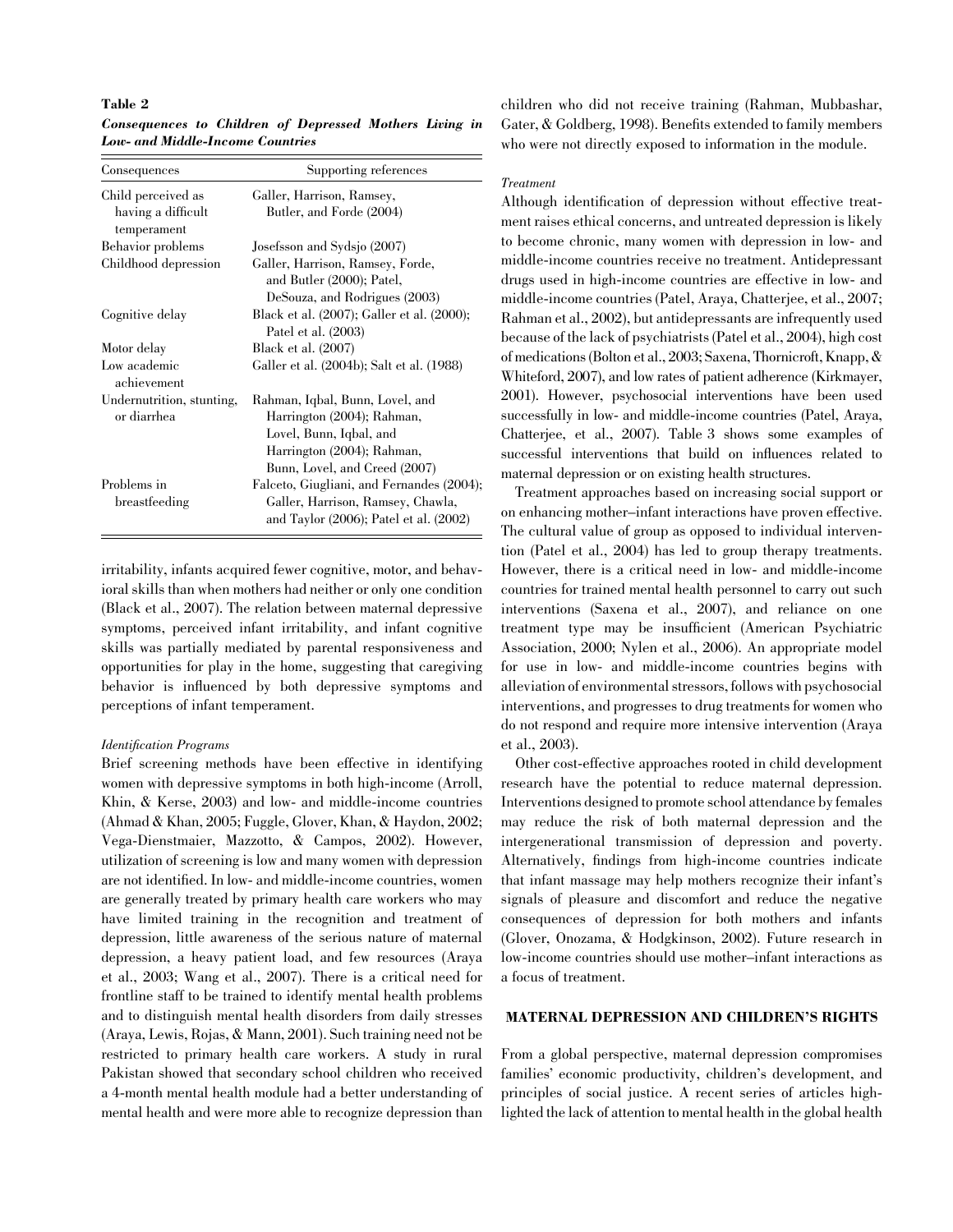Table 3 Psychosocial Approaches to Treatment of Maternal Depression Validated in Low- and Middle-Income Countries

| <b>Strategy</b>                                                          | Evidence                                                                                                                                                                                                                                                                                                                                                                                                                                         |
|--------------------------------------------------------------------------|--------------------------------------------------------------------------------------------------------------------------------------------------------------------------------------------------------------------------------------------------------------------------------------------------------------------------------------------------------------------------------------------------------------------------------------------------|
| Social support for depressed mothers<br>or mothers at risk of depression | Taiwan: Four weekly support groups led by nurses for depressed mothers of 6- to 10-month-old<br>infants led to significant reduction in maternal depressive symptoms (Chen, Tseng, Chou, &<br>Wang, 2000). Pakistan: Community women were given brief training in providing weekly<br>social support based counseling for 8 weeks to depressed women. Treatment resulted in<br>a significant reduction in depressive symptoms (Ali et al., 2003) |
| Group therapy                                                            | Uganda: Time-limited group therapy focused on promoting interpersonal relations (a strong cultural<br>value in Uganda), using group leaders who had received 2 weeks of training, led to a significant<br>reduction in depressive symptoms (Bolton et al., 2003)                                                                                                                                                                                 |
| Use of existing health mechanisms                                        | Jamaica: Community health workers visited homes of mothers weekly for a year. Parenting issues<br>were discussed, and mothers were shown play activities for their children. Mothers who had<br>at least 25 visits were significantly less likely to develop depressive symptoms than mothers<br>with fewer than 25 visits (Baker-Henningham, Powell, Walker, & Grantham-McGregor, 2005)                                                         |
| Enhance mother-infant interactions                                       | South Africa: In a sample of women at risk for depression, enhancing mother-infant interactions<br>led to improvements in both mother-infant interactions and infant physical growth<br>(Cooper et al., 2002)                                                                                                                                                                                                                                    |

agenda (Prince et al., 2007; Saxena et al., 2007) and emphasized the importance of women's mental health for children's development (Gill, Pande, & Malhotra, 2007). However, the public health commitment to mental health has been minimal in many low- and middle-income countries (Patel, Saraceno, & Kleinman, 2006). Few health programs include treatment for depression despite its high disease burden (Lopez, Mathers, Ezzati, Jamison, & Murrary, 2006). Arguments for the prevention and treatment of maternal depression extend beyond child development and economic improvements (Gill et al., 2007; Mirza & Jenkins, 2004) to include moral and rights-based agreements (Dhanda & Narayan, 2007; Patel, Saraceno, et al., 2006). Policies and programs that reduce maternal depression will both improve women's functioning and children's health, development, and behavior, and protect women's and children's rights.

Among the strategies to convince governments to take more action are conventions such as the United Nations 1989 Convention on the Rights of the Child (CRC; Convention on the Rights of the Child [CRPD], 2002) and its 2006 Convention on the Rights of Persons With Disabilities (CRPD; 2006). The CRC, the most widely ratified convention of the United Nations (ratified by all countries except the United States), lays out actions that ''States Parties'' or governments must take to ensure children's rights. Four main principles are the right to survival and development, the universality of rights, the indivisibility of rights, and the best interests of the child (CRC, 2002). Conventions also define who is responsible for fulfilling rights. For example, although governments are responsible (''duty bearers'') for ensuring that families have the livelihood and support needed to fulfill their responsibilities, families are also responsible.

Several of the 41 articles in the CRC are relevant to maternal depression. Article 2 states that children should not face discrimination on the basis of parents' disability, including mental illness, and that governments should actively support parental childrearing efforts and promote facilities and services focusing on the care of children. Article 27 states that governments recognize ''the right of every child to a standard of living adequate for the child's physical, mental, spiritual, moral and social development'' and assist parents in ensuring this right (CRC, 2002).

The CRDP, signed after a decade of advocacy, includes maternal depression as a disability (Article 1). It includes protection for individuals (Dhanda & Narayan, 2007) and requires governments to provide both medical and social support. For example, Article 6 notes that ''women and girls with disabilities are subject to multiple discrimination, and in this regard States Parties [governments] shall take measures to ensure the full and equal enjoyment by them of all human rights and fundamental freedoms'' (CRPD, 2006). The CRPD also challenges stereotypes about mental illness and argues for creative strategies including self-help groups, occupational training, lifeskills education, parenting skills, and local healing traditions (Dhanda & Narayan, 2007). As written, the Conventions provide powerful tools for increasing government support to reduce maternal depression.

To increase policy makers' awareness of maternal depression, a U.N. Fund for Population Activities (UNFPA) and World Health Organization (WHO) International expert group developed a Consensus Statement on the interface between maternal mental health and child health and development in low-income countries. The Statement made three recommendations that addressed mental health as part of an overall program to improve maternal and child health: (a) reduce the factors that lead to maternal depression, (b) promote maternal and child health and development, and (c) increase availability of lowcost evidence-based interventions for maternal mental health problems. The Consensus Statement concludes that ''political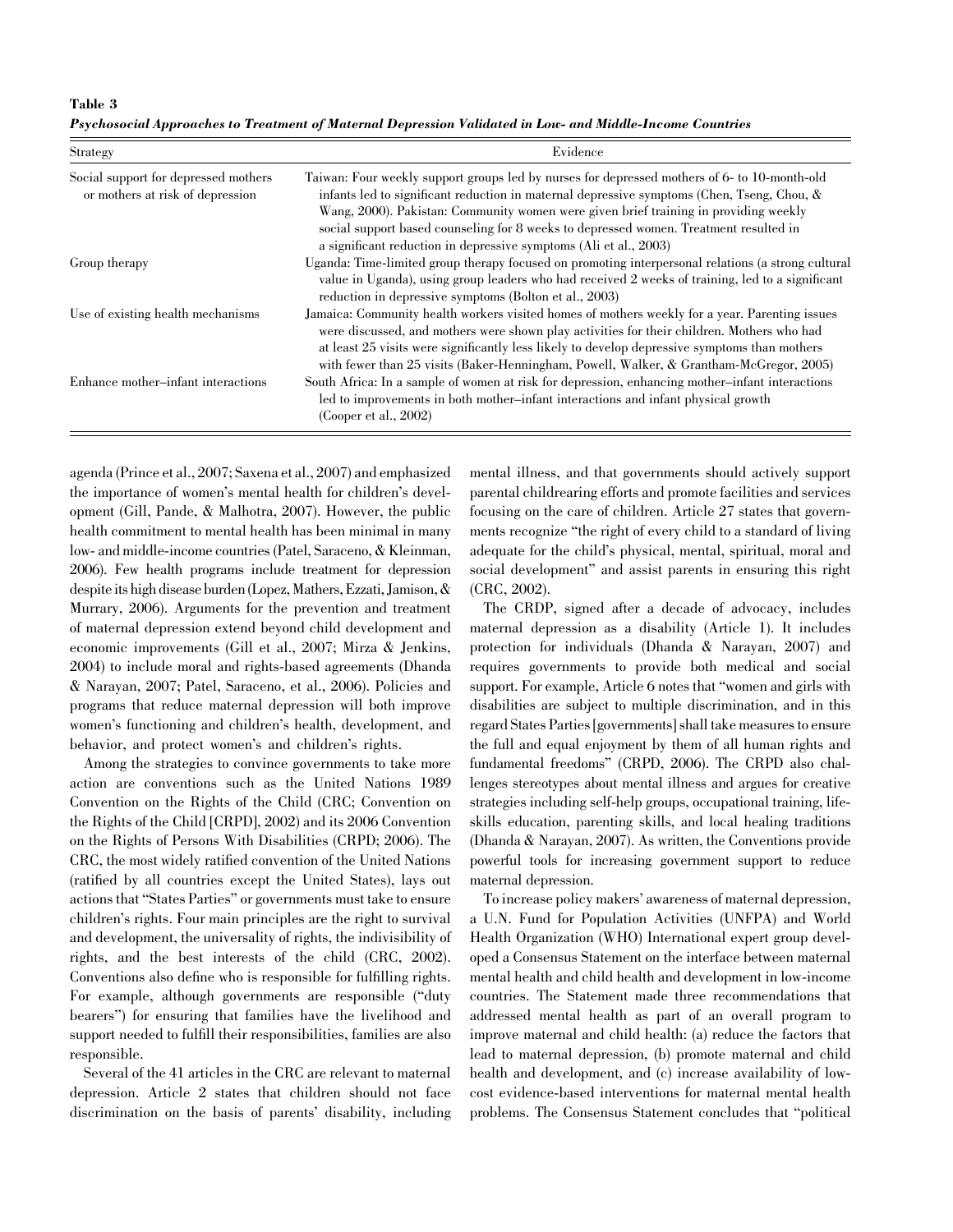will, concerted action by global stakeholders and resources are needed now to integrate maternal mental health in endeavors to achieve the Millennium Development Goals'' (WHO–UNFPA, 2007, p. 3). Implementing the recommendations from the Statement requires a comprehensive, adequately funded approach to mental health, including the incorporation of mental health into existing health systems, with early detection and medication for the most severe cases; research on effective interventions such as social support, development of a legal and policy framework, stigma reduction, and capacity building.

#### **SUMMARY**

The prevention and treatment of maternal depression in lowand middle-income countries require continued advocacy. Mental health professionals in high-income countries are a valuable resource. They can advocate for mental health services within their own health systems and also address issues on the global mental health agenda. Investment in the prevention and treatment of maternal depression can interrupt the intergenerational cycle of depressive symptoms, thereby protecting both mothers and their children. Programs and policies are needed to develop effective and accessible identification, treatment, and prevention strategies for low- and middle-income countries; to reduce the prevalence of depressive symptoms; and to help families provide enriching opportunities and responsive interactions for mothers and children. Global policies and programs designed to reduce maternal depression are a critical component of protecting women's and children's rights.

## **REFERENCES**

- Ahmad, I., & Khan, M. (2005). Risk factors associated with post-natal depression in Pakistani women. Pakistan Journal of Social and Clinical Psychology, 3, 41–50.
- Ali, B., Rahbar, M., Naeem, S., Gul, A., Mubeen, S., & Iqbal, A. (2003). The effectiveness of counseling on anxiety and depression by minimally trained counselors: A randomized control trial. American Journal of Psychotherapy, 57, 324–336.
- American Psychiatric Association. (2000). Practice guideline for the treatment of patients with major depressive disorder (revision). American Journal of Psychiatry, 157(Suppl. 4), 1–45.
- Araya, R., Lewis, G., Rojas, G., & Mann, A. (2001). ''Patient knows best''—detection of common mental disorders in Santiago, Chile: Cross sectional study. British Medical Journal, 322, 79–80.
- Araya, R., Rojas, G., Fritsch, R., Gaete, J., Rojas, M., Simon, G., et al. (2003). Treating depression in primary care in low-income women in Santiago, Chile: A randomized controlled trial. Lancet, 361, 995–1000.
- Araya, R., Wynn, R., Leonard, R., & Lewis, G. (1994). Psychiatric morbidity in primary health care in Santiago, Chile: Preliminary findings. British Journal of Psychiatry, 165, 530–533.
- Arroll, B., Khin, N., & Kerse, N. (2003). Screening for depression in primary care with two verbally asked questions: Cross sectional study. British Medical Journal, 327, 1144–1146.
- Azar, M., & Badr, L. (2006). The adaptation of mothers of children with intellectual disability in Lebanon. Journal of Transcultural Nursing, 17, 375–380.
- Baker-Henningham, H., Powell, C., Walker, S., & Grantham-McGregor, S. (2005). The effect of early stimulation on maternal depression: A cluster randomized controlled trial. Archives of Disease in Childhood, 90, 1230–1234.
- Beard, J., Handricks, M., Perez, E., Murray-Kolb, L., Berg, A., Vernon-Feagans, L., et al. (2005). Maternal iron deficiency anemia affects postpartum emotions and cognition. Journal of Nutrition, 135, 267–272.
- Black, M., Baqui, A., Zaman K., McNary, S., Le, K., Arifeeen, S., et al. (2007). Depressive symptoms among rural Bangladeshi mothers: Implications for infant development. Journal of Child Psychology and Psychiatry, 48, 764–772.
- Bolton, P., Bass, J., Neugebauer, R., Verdeli, H., Clougherty, K., Wickramaratne, P., et al. (2003). Group interpersonal psychotherapy for depression in rural Uganda. Journal of the American Medical Association, 289, 3117–3124.
- Broadhead, J., & Abas, M. (1998). Life events, difficulties and depression among women in an urban setting in Zimbabwe. Psychological Medicine, 28, 29–38.
- Campbell, S., Brownell, C., Hungerford, A., Spieker, S., Mohan, R., & Blessing, J. (2004). The course of maternal depressive symptoms and maternal sensitivity as predictors of attachment security at 36 months. Development and Psychopathology, 16, 231–252.
- Chen, C., Tseng, Y., Chou, F., & Wang, S. (2000). Effects of support group intervention in postnatally distressed women: A controlled study in Taiwan. Journal of Psychosomatic Research, 49, 395–399.
- Cooper, P., Landman, M., Tomlinson, M., Molteno, C., Swartz, L., & Murray, L. (2002). Impact of a mother-infant intervention in an indigent peri-urban South African context. British Medical Journal, 180, 76–81.
- Cooper, P., Murray, L., & Stein, A. (1993). Psychosocial factors associated with the early termination of breast-feeding. Journal of Psychosomatic Research, 37, 171–176.
- Cooper, P., Tomlinson, M., Swartz, L., Woolgar, M., Murray, L., & Molteno, C. (1999). Post-partum depression and the motherinfant relationship in a South African peri-urban settlement. British Journal of Psychiatry, 175, 554–558.
- Corwin, E., Murray-Kolb, L., & Beard, J. (2003). Low hemoglobin level is a risk factor for postpartum depression. Journal of Nutrition, 133, 4139–4142.
- Convention on the Rights of the Child. (2002). A world fit for children. New York: UNICEF.
- Convention on the Rights of Persons With Disabilities. (2006). Office of the United Nations High Commissioner for Human Rights Web site. Available at http://www2.ohchr.org/english/law/disabil ities-convention.htm
- Coyl, D., Roggman, L., & Newland, L. (2002). Stress, maternal depression and negative mother-infant interactions in relation to infant attachment. Infant Mental Health Journal, 23, 145–163.
- Dawson, G., Ashman, S., Panagiotides, H., Hessl, D., Self, J., Yamada, E., et al. (2003). Preschool outcomes of children of depressed mothers: Role of maternal behavior, contextual risk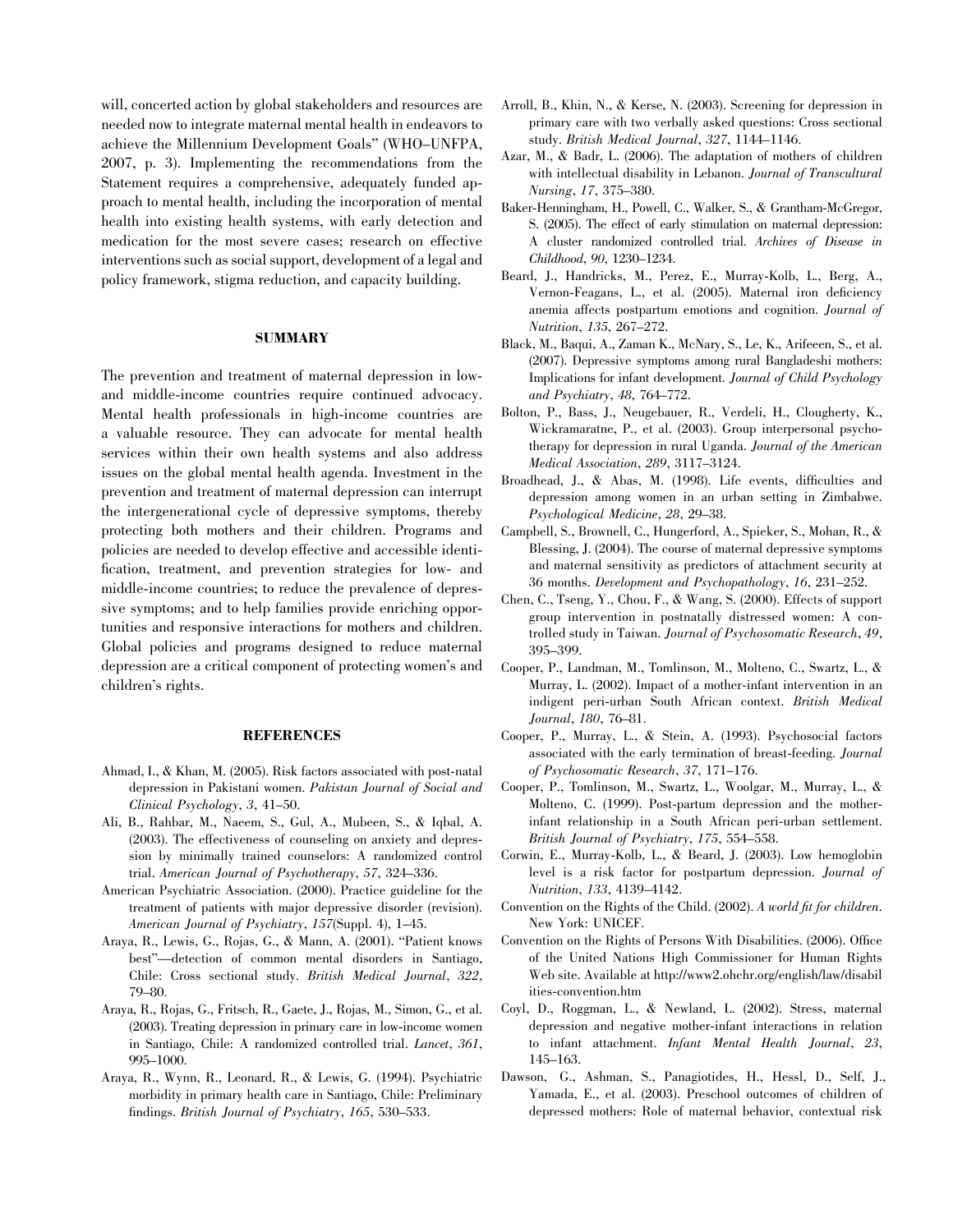and children's brain activity. Child Development, 74, 1158–1175.

- Dennis, C., & Creedy, D. (2004). Psychosocial and psychological interventions for preventing postpartum depression. Cochrane Database of Systematic Reviews, 4, CD001134, pub2.
- Dennis, C., Janssen, P., & Singer, J. (2004). Identifying women atrisk for postpartum depression in the immediate postpartum period. Acta Psychiatrica Scandinavica, 110, 338–346.
- Dhanda, A., & Narayan, T. (2007). Mental health and human rights. Lancet, 370, 1197–1198.
- Edhborg, M., Seimyr, L., Lundh, W., & Widstrom, A. (2000). Fussy child–difficult parenthood? Comparisons between families with a ''depressed'' mother and non-depressed mother 2 months postpartum. Journal of Reproductive and Infant Psychology, 18, 226–238.
- Falceto, O., Giugliani, E., & Fernandes, C. (2004). Influence of parental mental health on early termination of breast-feeding: A case-control study. Journal of the American Board of Family Practice, 17, 173–183.
- Fischbach, R. L., & Herbert, B. (1997). Domestic violence and mental health: Correlates and conundrums within and across cultures. Social Science & Medicine, 45, 1161–1176.
- Flynn, H. (2005). Epidemiology and phenomenology of postpartum mood disorders. Psychiatric Annals, 35, 544–551.
- Foreman, D., & Henshaw, C. (2002). Objectivity and subjectivity in postnatally depressed mothers'perceptions of their infants. Child Psychiatry and Human Development, 32, 263–275.
- Forman, D., O'Hara, M., Stuart, S., Gorman, L., Larsen, K., & Coy, K. (2007). Effective treatment for postpartum depression is not sufficient to improve the developing mother-child relationship. Development and Psychopathology, 19, 585–602.
- Fuggle, P., Glover, L., Khan, F., & Haydon, K. (2002). Screening for postnatal depression in Bengali women: Preliminary observations from using a translated version of the Edinburgh Postnatal Depression Scale (EPDS). Journal of Reproductive and Infant Psychology, 20, 71–82.
- Galler, J., Harrison, R., Ramsey, F., Butler, S., & Forde, V. (2004). Postpartum maternal mood, feeding practices, and infant temperament in Barbados. Infant Behavior and Development, 27, 267–287.
- Galler, J., Harrison, R., Ramsey, F., Chawla, S., & Taylor, J. (2006). Postpartum feeding attitudes, maternal depression, and breastfeeding in Barbados. Infant Behavior & Development, 29, 189–203.
- Galler, J., Harrison, R., Ramsey, F., Forde, V., & Butler, S. C. (2000). Maternal depressive symptoms affect infant cognitive development in Barbados. Journal of Child Psychology and Psychiatry, 41, 747–757.
- Galler, J., Ramsey, F., Harrison, R., Taylor, J., Cumberbatch, G., & Forde, V. (2004). Postpartum maternal moods and infant size predict performance on a national high school entrance examination. Journal of Child Psychology and Psychiatry, 45, 1064–1075.
- Gill, K., Pande, R., & Malhotra, A. (2007). Women deliver for development. The Lancet, 370, 1347–1357.
- Glover, V., Onozama, K., & Hodgkinson, A. (2002). Benefits of infant massage for mothers with postnatal depression. Seminars in Neonatology, 7, 495–500.
- Goodman, J. (2004). Postpartum depression beyond the early postpartum period. Journal of Obstetric, Gynecologic and Neonatal Nursing, 33, 410–420.
- Goodman, S., & Gotlib I. (1999). Risk for psychopathology in the children of depressed mothers: A developmental model for understanding mechanisms of transmission. Psychological Review, 106, 458–490.
- Hart, S., Field, T., & Roitfarb, M. (1999). Depressed mothers' assessments of their neonates' behaviors. Infant Mental Health Journal, 20, 200–210.
- Husain, N., Creed, F., & Tomenson, B. (2000). Depression and social stress in Pakistan. Psychological Medicine, 30, 395–402.
- International Institute for Population Sciences. (2007). National Family Health Survey-3. Mumbai, India: Author.
- Josefsson, A., & Sydsjo, G. (2007). A follow-up study of postpartum depressed women: Recurrent maternal depressive symptoms and child behavior after four years. Archives of Women's Mental Health, 10, 141–145.
- Kazi, A., Fatmi, Z., Hatcher, J., Kadir, M., Niaz, U., & Wasserman, G. (2006). Social environment and depression among pregnant women in urban areas of Pakistan: Importance of social relations. Social Science & Medicine, 6, 1466–1476.
- Kirkmayer, L. (2001). Cultural variations in the clinical presentation of depression and anxiety. Journal of Clinical Psychiatry, 62(Suppl. 13), 22–28.
- Lee, D., Yip, T., Alexander, S., Leung, T., & Chung, T. (2004). Ethnoepidemiology of postnatal depression: Prospective multivariate study of sociocultural risk factors in a Chinese population in Hong Kong. British Journal of Psychiatry, 184, 34–40.
- Leiberman, J. (2002). The effect of maternal depressive symptomatology on maternal behaviors associated with child health. Health Education & Behavior, 29, 596–607.
- Lepine, J. (2001). Epidemiology, burden, and disability in depression and anxiety. Journal of Clinical Psychiatry, 62, 4–10.
- Lesch, K. (2004). Gene-environment interaction and the genetics of depression. Journal of Psychiatry and Neuroscience, 29(3), 174–184.
- Lopez, A., Mathers, C., Ezzati, M., Jamison, D., & Murrary, C. (2006). Global burden of disease and risk factors. Washington, DC: Oxford University Press and the World Bank.
- Lovejoy, M., Graczyk, P., O'Hare, E., & Neuman, G. (2000). Maternal depression and parenting behavior: A meta-analytic review. Clinical Psychological Review, 20, 561–592.
- Madu, S., & Roos, J. (2006). Depression among mothers with preterm infants and their stress-coping strategies. Social Behavior and Personality, 34, 877–890.
- Martins, C., & Garffan, E. (2000). Effects of early maternal depression on patterns of infant-mother attachment: A metaanalytic investigation. Journal of Child Psychology & Psychiatry, 41, 737–746.
- Minkovitz, C., Strobino, S., Scharfstein, D., Hou, W., Miller, T., Mistry, K., et al. (2005). Maternal depressive symptoms and children's receipt of health care in the first 3 years of life. Pediatrics, 115, 306–314.
- Mirza, I., & Jenkins, R. (2004). Risk factors, prevalence and treatment of anxiety and depressive disorders in Pakistan: Systematic review. British Medical Journal, 328, 794–797.
- Moussavi, S., Chatterji, S., Verdes, E., Tandon, A., Patel, V., & Ustun, B. (2007). Depression, chronic diseases, and decrements in health: Results from the World Health Surveys. Lancet, 370, 851–858.
- Murray, L. (1997). Postpartum depression and child development. Psychological Medicine, 27, 253–260.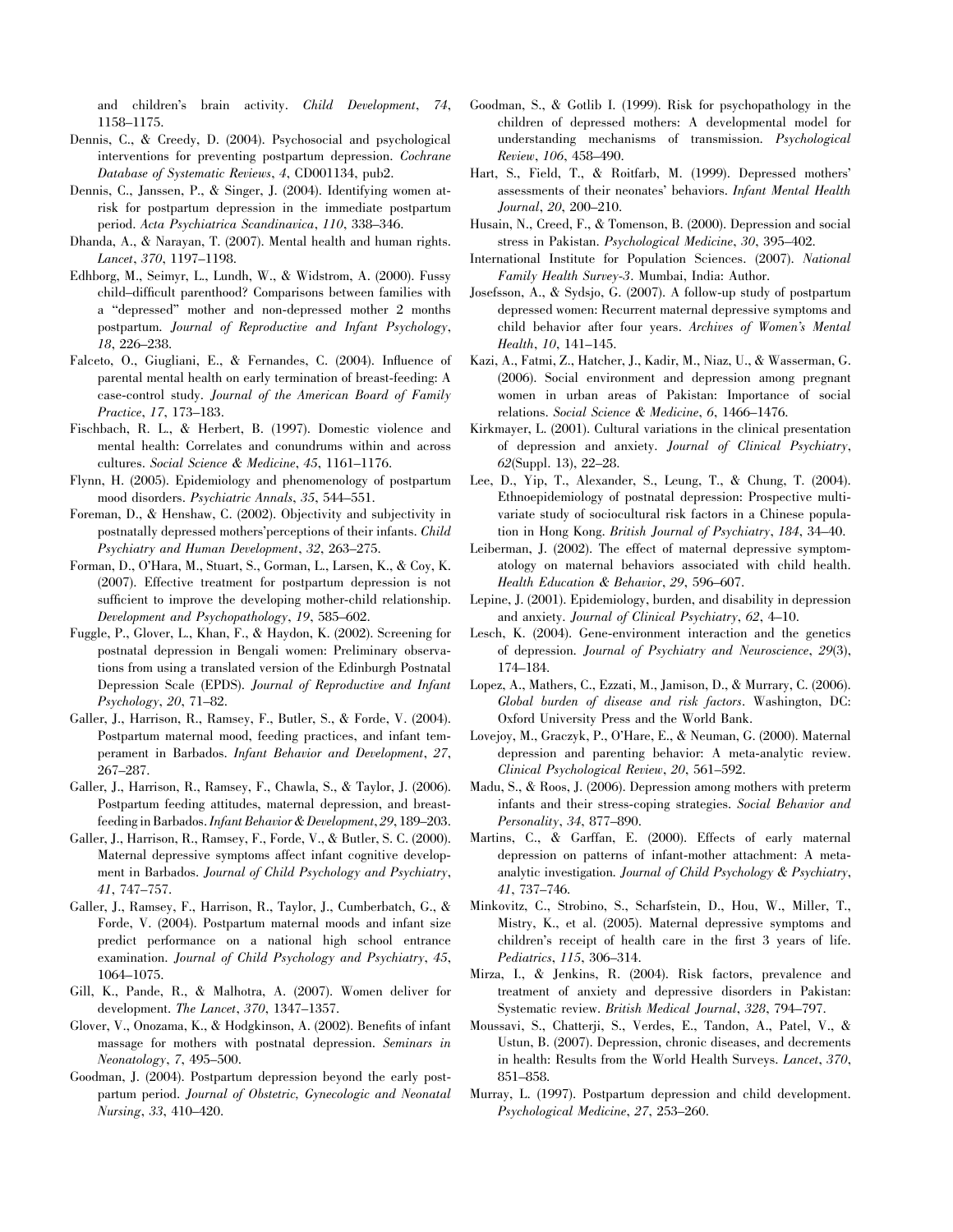- Murray, L., Sinclair, D., Cooper, P., Ducournau, P., & Turner, P. (1999). The socioemotional development of 5-year-old children of postnatally depressed mothers. Journal of Child Psychology & Psychiatry, 40, 1259–1271.
- Murray, L., Stanley, C., Hooper, R., King, F., & Fiori-Cowley 1996). The role of infant factors in postnatal depression and motherinfant interactions. Developmental Medicine and Child Neurology, 38, 109–119.
- Nylen, K., Moran, T., Franklin, C., & O'Hara, M. (2006). Maternal depression: A review of relevant treatment approaches for mothers and infants. Infant Mental Health Journal, 27, 327–343.
- O'Hara, M., Stuart, S., Gorman, L., & Wenzel, A. (2000). Efficacy of interpersonal psychotherapy for postpartum depression. Archives of General Psychiatry, 57, 1039–1045.
- Patel, V., Araya, R., & Bolton, P. (2004). Treating depression in the developing world. Tropical Medicine and International Health, 9, 539–541.
- Patel, V., Araya, R., Chatterjee, S., Chisholm, D., Cohen, A., De Silva, M., et al. (2007). Treatment and prevention of mental disorders in low-income and middle-income countries. Lancet, 370, 991–1005.
- Patel, V., Chisholm, D., Kirkwood, B., & Mabey, D. (2007). Prioritizing health problems in women in developing countries: Comparing the financial burden of reproductive tract infections, anaemia and depressive disorders in a community survey in India. Tropical Medicine & International Health, 12, 130–139.
- Patel, V., DeSouza, N., & Rodrigues, M. (2003). Postnatal depression and infant growth and development in low-income countries: A cohort study from Goa, India. Archives of Disease in Childhood, 88, 34–37.
- Patel, V., Kirkwood, B., Pednek, S., Weiss, H., & Mabey, D. (2006). Risk factors for common mental disorders. British Journal of Psychiatry, 189, 547–555.
- Patel, V., Rodrigues, M., & DeSouza, N. (2002). Gender, poverty, and postnatal depression: A study of mothers in Goa, India. American Journal of Psychiatry, 159, 43–47.
- Patel, V., Saraceno, B., & Kleinman, A. (2006). Beyond evidence: The moral case for international mental health. American Journal of Psychiatry, 163, 1312–1314.
- Paulson, J., Dauber, S., & Leiferman, J. (2006). Individual and combined effects of postpartum depression in mothers and fathers on parenting behavior. Pediatrics, 118, 659–668.
- Petterson, S., & Albers, A. (2001). Effects of poverty and maternal depression on early child development. Child Development, 72, 1794–1813.
- Pincus, H., & Pettit, A. (2001). The societal costs of chronic major depression. Journal of Clinical Psychiatry, 62, 5–9.
- Pinheiro, R., Magalhaes, P., Horta, B., Pinheiro, K., da Silva, & Pinto, R. (2006). Is paternal postpartum depression associated with maternal postpartum depression? Population-based study in Brazil. Acta Psychiatrica Scandinavica, 113, 230–232.
- Prince, M., Patel, V., Saxena, S., Maj, M., Maselko, J., Phillips, M., et al. (2007). No health without mental health. Lancet, 370, 359–387.
- Radke-Yarrow, M. (1998). Children of depressed mothers: From early childhood to maturity. New York: Cambridge University Press.
- Rahman, A., Bunn, J., Lovel, H., & Creed, F. (2007). Maternal depression increases infant risk of diarrhoeal illness: A cohort study. Archives of Disease in Childhood, 92, 24–28.
- Rahman, A., & Creed, F. (2007). Outcome of prenatal depression and risk factors associated with persistence in the first postnatal

year: Prospective study from Rawalpindi, Pakistan. Journal of Affective Disorders, 100, 115–121.

- Rahman, A., Harrington, R., & Bunn, J. (2002). Can maternal depression increase infant risk of illness and growth impairment in developing countries? Child Care, Health and Development, 28, 51–56.
- Rahman, A., Iqbal, Z., Bunn, J., Lovel, H., & Harrington, R. (2004). Impact of maternal depression on infant nutritional status and illness. Archives of General Psychiatry, 61, 946–952.
- Rahman, A., Iqbal, Z., & Harrington, R. (2003). Life events, social support and depression in childbirth: Perspectives from a rural community in the developing world. Psychological Medicine, 33, 1161–1167.
- Rahman, A., Lovel, H., Bunn, J., Iqbal, Z., & Harrington, R. (2004). Mothers' mental health and infant growth: A case-control study from Rawalpindi, Pakistan. Child Care, Health and Development, 30, 21–27.
- Rahman, A., Mubbashar, M., Gater, R., & Goldberg, D. (1998). Randomized trial of impact of school mental-health programme in rural Rawalpindi Pakistan. Lancet, 352, 1022–1025.
- Ramchandani, P., Stein, A., Evans, J., O'Connor, T., & the ALSPAC study team (2005). Paternal depression in the postnatal period and child development: A prospective population study. Lancet, 365, 2201–2205.
- Righetti-Veltema, M., Conne-Perreard, E., Bousquet, A., & Manzano, J. (2002). Postpartum depression and mother–infant relationship at 3 months old. Journal of Affective Disorders, 70, 291–306.
- Rodrigues, M., Patel, V., Jaswal, S., & de Souza, N. (2003). Listening to mothers: Qualitative studies on motherhood and depression from Goa, India. Social Science & Medicine, 5, 1797–1806.
- Salt, P., Galler, J., & Ramsey, F. (1988). The influence of early malnutrition on subsequent behavioral development. VII. The effects of maternal depressive symptoms. Developmental and Behavioral Pediatrics, 9, 1–5.
- Saxena, S., Thornicroft, G., Knapp, M., & Whiteford, H. (2007). Resources for mental health: Scarcity, inequity and inefficiency. Lancet, 370, 878–889.
- Simon, G., Fleck, M., Lucas, R., & Bushnell, D. (2004). Prevalence and predictors of depression treatment in an international primary care study. American Journal of Psychiatry, 161, 1626–1634.
- Sohr-Preston, S., & Scaramella, L. (2006). Implications of timing of maternal depressive symptoms for early cognitive and language development. Clinical Child and Family Psychology Review, 9, 65–83.
- Stein, A., Krebs, G., Richter, L., Tomkins, A., Rochat, T., & Bennish, M. (2005). Babies of a pandemic: Infant development and maternal HIV. Archives of Disease in Childhood, 90, 116–118.
- Stoltzfus, R., Mullany, L., & Black, R. (2005). Iron deficiency anemia. In World Health Organization (Ed.), Comparative quantification of health risks: Global and regional burden of disease attributable to selected major risk factors (Vol. 1, pp. 163–209). Geneva, Switzerland: World Health Organization.
- Tomlinson, M., Cooper, P., & Murray, L. (2005). The mother-infant relationship and infant attachment in a South African peri-urban settlement. Child Development, 76, 1044–1054.
- Tomlinson, M., Swartz, L., Cooper, P., & Molteno, C. (2004). Social factors and postpartum depression in Khayelitsha, Cape Town. South African Journal of Psychology, 34, 409–420.
- Toth, S., Rogosch, F., Manly, J., & Cicchetti, D. (2006). The efficacy of toddler-parent psychotherapy to reorganize attachment in the